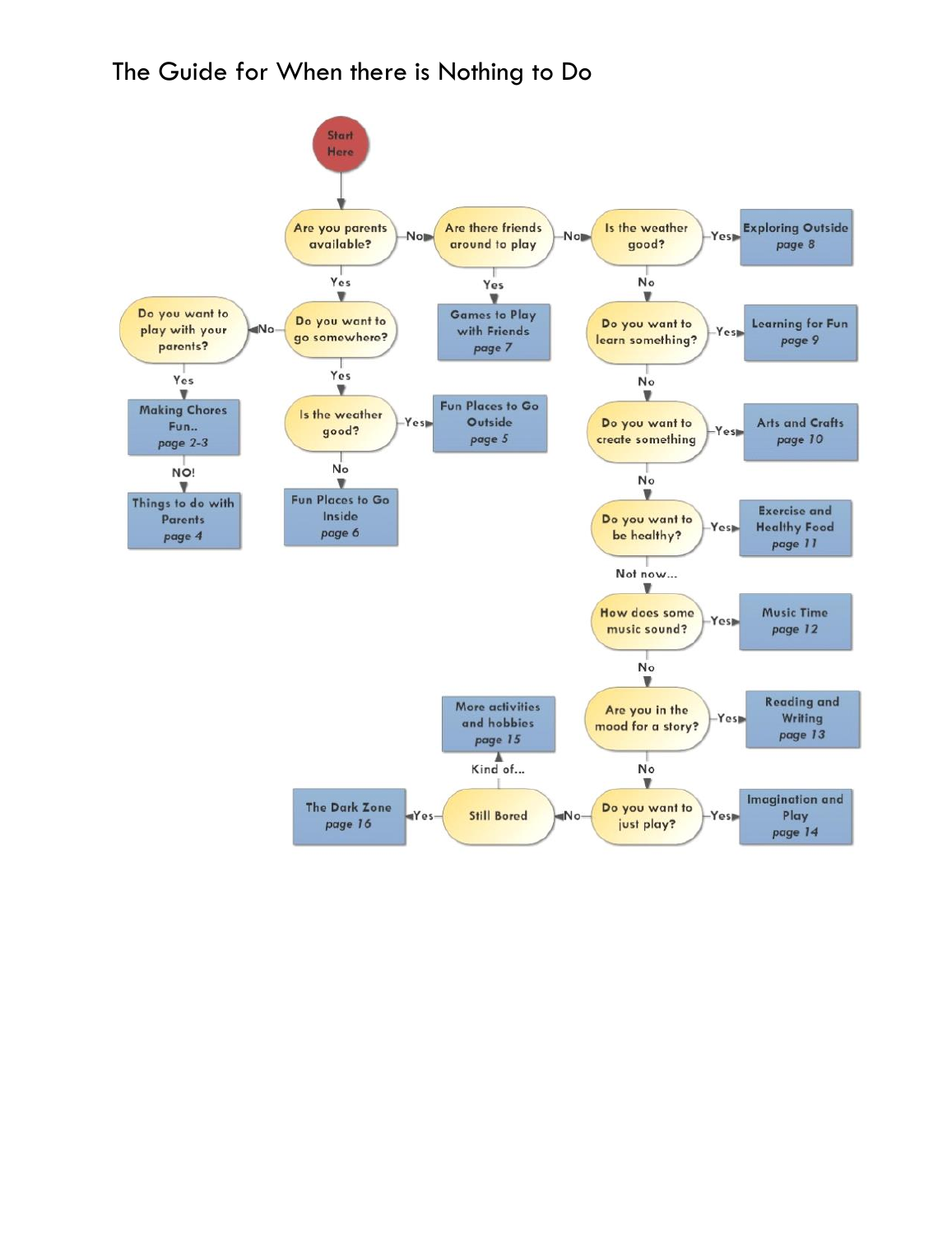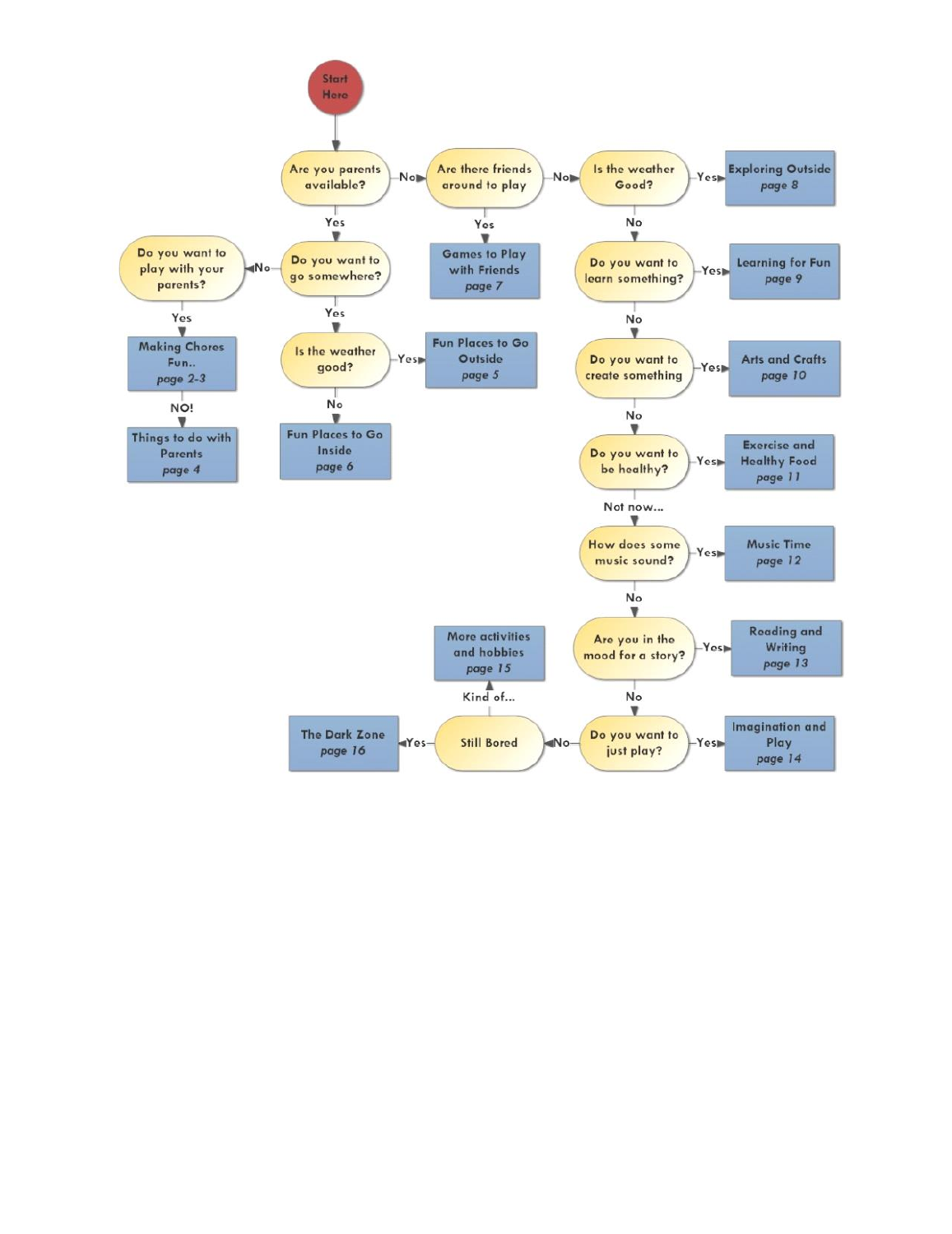### Chores

### *What Chores can I do as a kid?*

#### **Little Kids:**

- Tidy the toys
- Dust or clean with a cleaning cloth and water
- Put away clothes
- Mop
- Throw away trash
- Set the table
- Put dirty laundry in the hamper

### **Middle Kids:**

- All the little kid chores
- Unload the dishwasher
- Sweep the floor
- Vacuum
- Cook simple food
- Fold clothes
- Clean the bathroom
- Take care of pets
- Weed the garden

#### **Older Kids**

- All the other chores
- Cook
- Iron clothes
- Take out the trash
- Load the dishwasher
- Do the laundry
- Mow the lawn
- Clean the car
- Babysit

#### **How to Tidy a Room**

- 1. Clear off a big surface, like a bed or the floor.
- 2. Gather all the stuff out into the big area
- 3. Pick the biggest group of items you see. Put them all away
- 4. Pick the next biggest group... keep going until everything is cleaned up.

#### **How to Clean Just About Anything**

- 1. Use a damp cleaning cloth to wipe down all the surfaces
- 2. Use a dry cloth and dry mirrors, windows or shining surfaces
- 3. Vacuum or Sweep
- 4. Mop the floor with a wet cleaning cloth or flat mop
- 5. If anything is still dirty, spray it with some cleaning spray, let it sit for about five minutes and wipe it up

#### **Make Your Own Cleaning Kit**

- Spray bottle with water or a mild cleaner
- Microfiber cleaning cloths: Put three or more in a kit and rotate when one gets dirty. Keep at least one dry and one wet.
- Magic Eraser: Perfect for things that don't easily come off.
- Flat Mop: Try one with an adjustable handle that is perfect for little kids or tall adults.
- Vacuum
- Broom

#### **How to Help with the Dishes**

Before the meal:

- Help cook
- Set the table
- Empty Dishwasher

#### After Dinner

- Clear dishes
- Put away leftovers
- Load the dishwasher
- Wipe counters
- Hand wash large dishes
- Sweep



#### **Laundry**

Laundry is easier than it looks:

- Add the detergent to the washer. Put the clothes in and turn it on
- Rotate the clothes to the dryer
- After they are dry, fold them, or hand them up and put them away.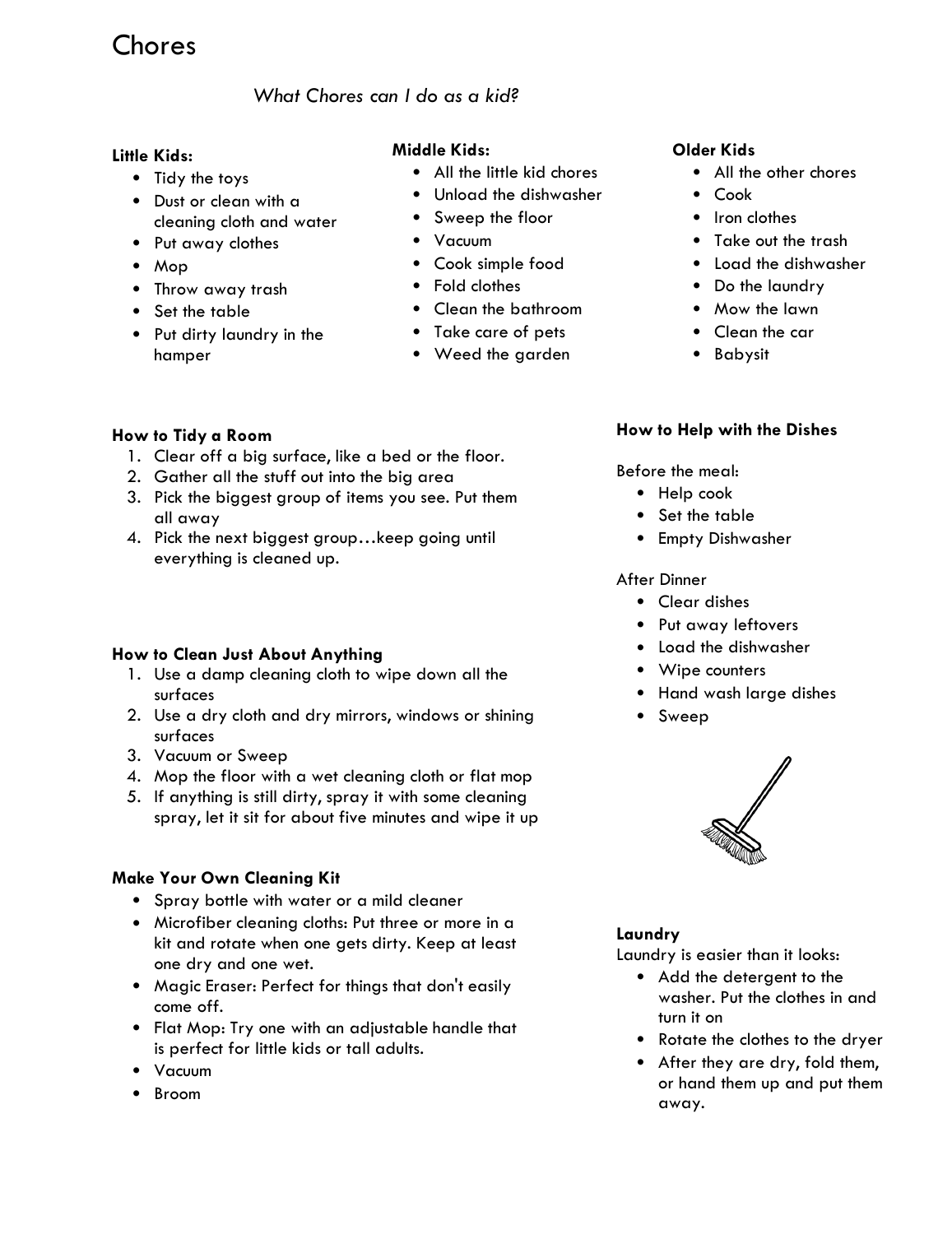### Making Chores Fun

#### **Games for Chores**

- *Tidy-up Timer:* Set a timer for a set amount of time and see how much you can clean up. Or set a stop-watch and see how long it takes you to clean.
- *Treasure Hunt:* Hide an item or two, and the only way to find it is to clean up
- *Before-and-After Picture:* Take a picture before and after you clean and compare
- *Play Pretend:* Dress up in a silly costume and pretend to clean up as a different person.
- *Use a Dice:* Number the chores that need to get done, roll the dice and do that chore
- *Freeze Cleaning:* Turn on some music and keep cleaning until the music stops. Freeze! Start again when the music starts.
- *Pick up a Number:* Assign everyone a number of things they need to clean up, like how old you are.
- *Make it a Competition:* See who can pick up the most items, or wipe clean the most amount of dirty spots.
- *Assign Groups*: Assign one person to pick up books, another to do toys, another clothes. or pick a color and pick up everything that color.



#### **Chore Chart**

Use a chore chart to know what chores are expected of you.

- Check-off List: Try one that you can check off with a pen or stickers
- Rotating Circle: Everyone's names and chores are on two different circles. Rotate the circle every day or week to assign the chores.

#### **Chores that are Fun**

*Some chores aren't that bad. Here are some favorites:*

- *Rearranging:* Moving furniture, pictures, and other decoration around, and get a whole new feel to a room. Make sure you clean under what you move while you do it!
- **•** Decorating: Put up new pictures (try ones that you made), Change the pillows or bedding (and put dirty ones in the wash), and
- *Gardening:* Water the plants when the weather is hot, plant new plants, rake leaves and jump in the pile, or mow a lawn.
- *Pets:* Feed the dog or cat, and give it a good pet, or take it on a walk.

#### **Getting Rewarded**

*Chores are more fun if you get a reward. Here are some ideas to talk to your parent about:* 

Living in a clean home, where you can find everything you need and it looks good is a reward in itself (maybe you won't understand that one until you are older…)

#### *Allowance*

*How it works:* If you do your assigned chores you get a specified amount of money. You can also do bonuses for not complaining and getting it done without asking

#### *Media Time*

*How it works:* You can only watch TV or play video games after your chores are done. You can also try getting rewarded extra time for doing more chores

#### *Paid Jobs*

*How it works:* You get paid a specific amount to do an extra chore.

#### *Other Rewards:*

Want more time to play with your parents? Or maybe you want to go do something fun? If you pitch in with the chores, there will be more time to play and go and do fun things.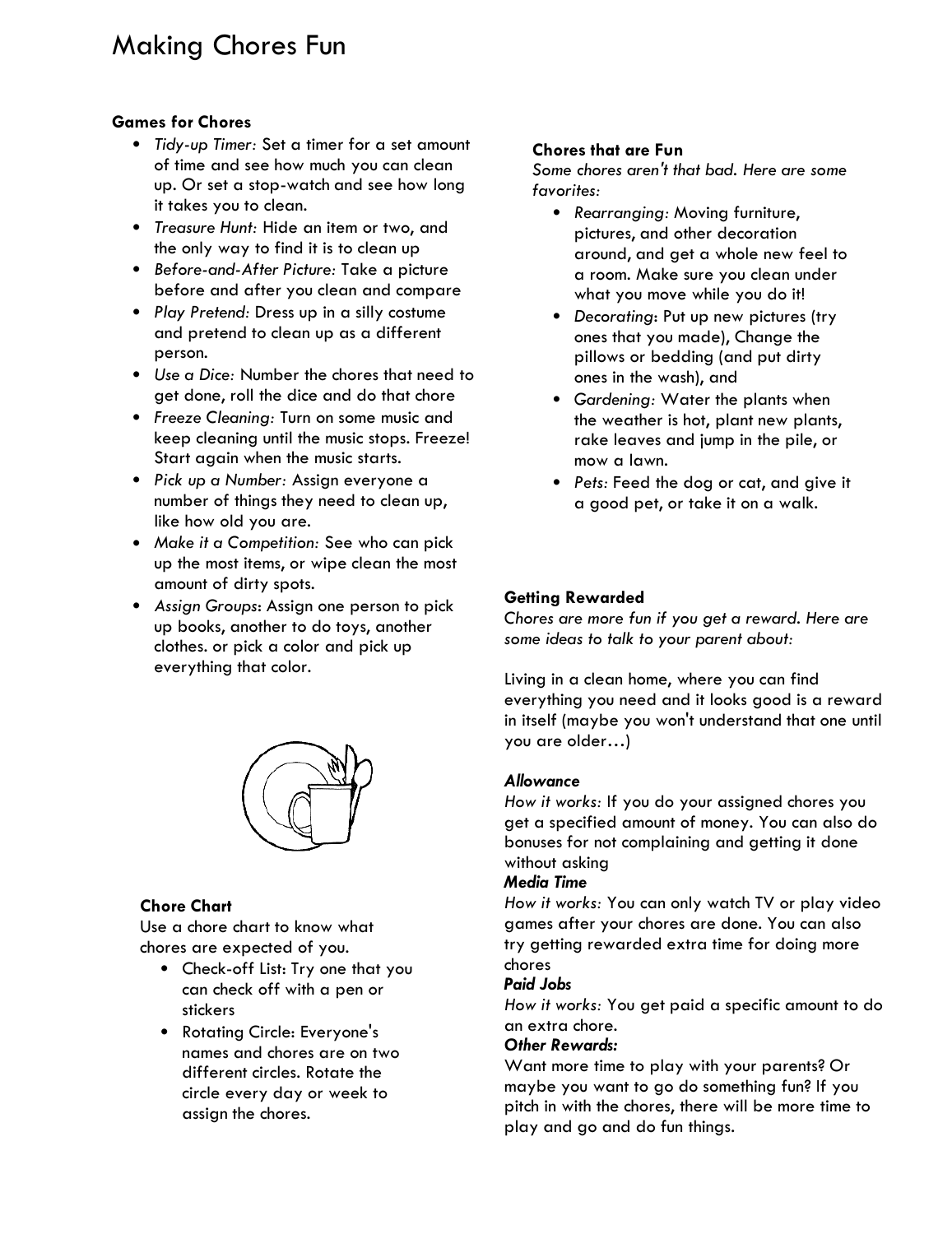# Things To Do With Parents

### **Learn Something From Your Parents**

Do your parents have any hobbies or a career that you think is pretty cool? Let them teach you about it.

### **Just Talk**

- Ask them about a story from their childhood
- Ask what they like about you, or what you are good at
- Ask for help solving a problem
- Tell them about something funny or sad that happened to you

### **Listen and follow directions**

Here's a fun game: have your parent tell you a list of things to do (the crazier the better), and try your best to follow their directions perfectly

### **Scavenger Hunts**

Set up a scavenger hunt around the yard or around the town, with puzzles and clues, and work together to complete it.

### **Being Silly and Having Fun**

Grown-ups get too serious sometimes! Try to get your parent to laugh, be silly and have fun.

### **Projects**

Work on a project, like decorating your bedroom or another area of the house, building something to play with, or planting a garden.



*Use more ideas in other parts of the book like:*

- Art projects
- Science projects
- Board/card games
- Messy play

### **Basic Skills**

*Parents are pretty good about being adults. Learn from them about all sorts of things, here are some ideas:*

- *Self-Care*
	- Getting dressed, creating fun/coordinating outfits
	- Sew on a button or mend clothes
	- Tie your shoes
	- Tie a tie or put on makeup
	- Properly wash your hands, blow your nose, use the bathroom
	- Brush and floss your teeth
	- o Dish up food and eat nicely without making a mess
	- Good manners
- *Homemaking*
	- Cooking
		- Chores
		- Make a bed
	- Hammer in a nail, make basic home repairs
- *Basic Skills*
	- Tell the time
	- Read a map
	- Take public transportation
- *Important Stuff*
	- How to be arateful
	- Write a thank-you
	- Solve problems
	- Make friends
	- Study and do well in school
	- Express emotions
	- Internet safety
	- Care for the earth
- *Adult Stuff*
	- Budgeting and finance
	- Basic first aid and CPR
	- Drive a car, change a flat tire
- *Physical Skills*
	- Ride a bike or swim
	- Jump rope
	- Do a handstand or cartwheel
	- Dance
- *For Fun*
	- Do math tricks
	- Build a fire, pitch a tent
	- Use chopsticks
	- Play a game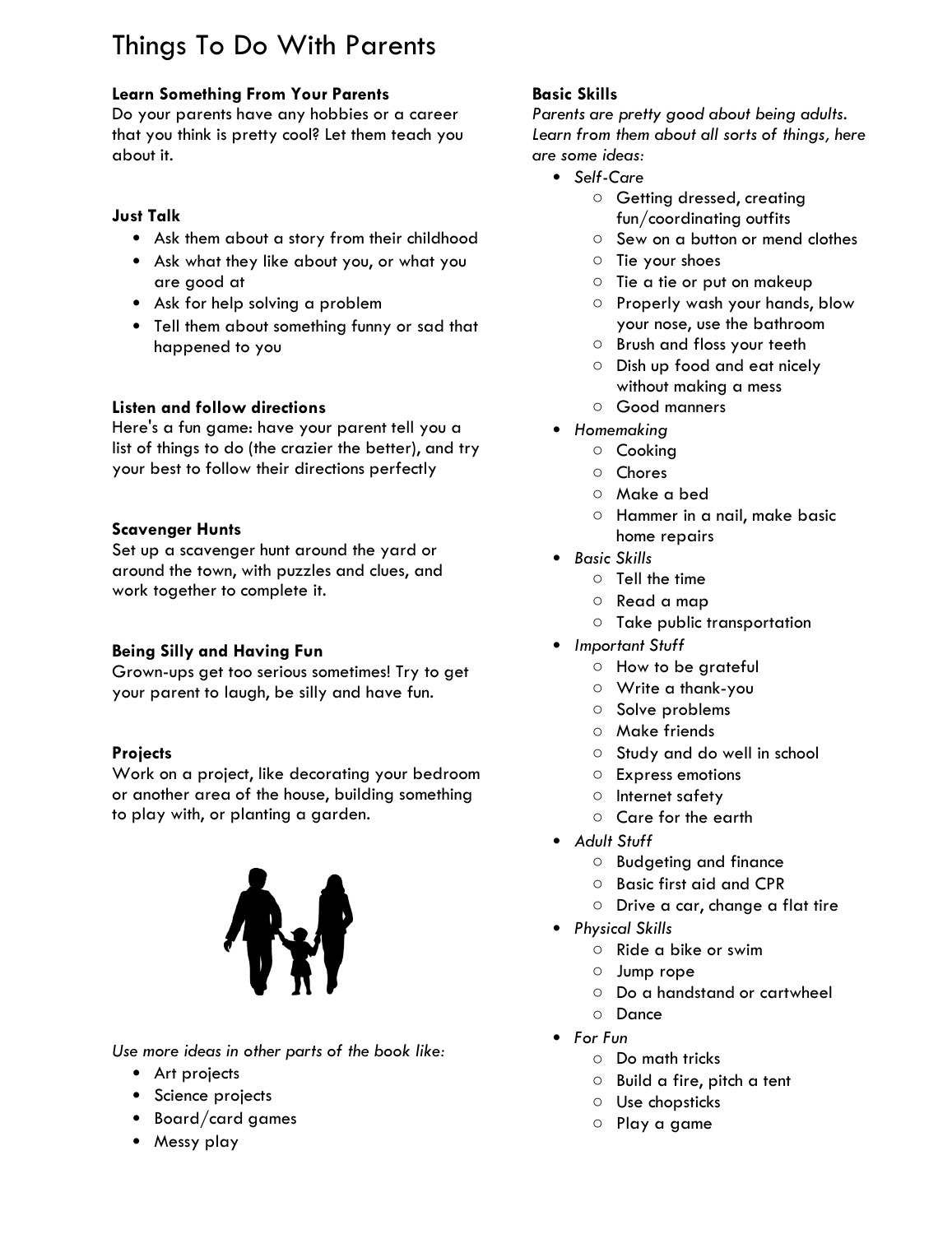### Fun Places to Go Outside

#### **Spring or Fall**

*These activities are perfect when it's not too hot or cold* 

- Hiking
- Nature walks
- Forest
- Picnics
- Pick-your-own farms
- Public gardens, garden centers
- Fishing
- Nature watching/bird watching
- Biking

Remember to bring water, bug spray, and try a magnifying glass or binoculars.

#### **Summer**

*When it gets hot outside, try some of these places:* 

- Swimming
- Splash pads
- The beach at an ocean or lake
- River/stream
- Canoeing/kayak/boating
- Camping

Remember to bring a towel and lots of sunscreen!

#### **Winter**

*Try this when there is snow on the ground:*

- Skiing
- Sledding, or tubing
- Snowshoeing
- Star gazing

Remember to bring a good coat, gloves and boats.



### **THE PARK**

*Need something new to do at a park?*

- Play on the sports courts: tennis, pickle ball, disc golf, volleyball, baseball, soccer or basketball
- Do a Ninja Warrior challenge on the play equipment
- Walk around
- Have a race, play tag, play hide and seek
- Try new parks

#### **Explore the Area**

*Find unique places in your area like:*

- National parks and monuments
- State parks
- Sand dunes
- Hot springs
- Historic farms
- Natural features
- Caves
- Historical sites

#### **Even More Fun:**

- Amusement parks
- Miniature golf
- Zoo
- Dinosaur parks
- Rock climbing
- Ropes course

#### **Seasonal Activities**

*These activities often happen only once a year, so watch out for them and go when they happen*

- Farmer's market
- Fairs/festivals
- Parades
- Sports games
- Pumpkin patches
- Fireworks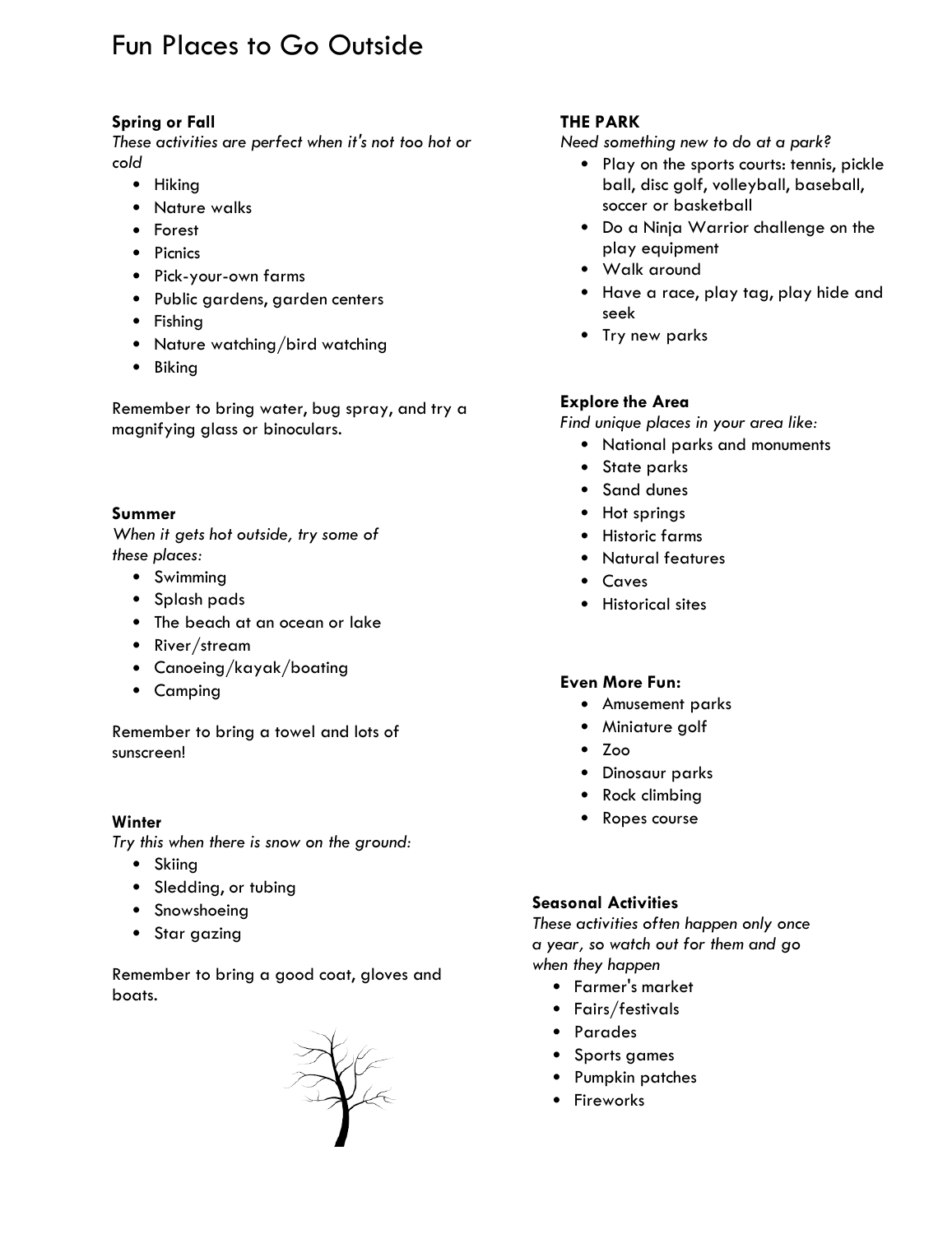# Fun Places to Go Inside

### **Gym**

*Try taking a kids class like yoga, gymnastics, dance or martial arts, or go to a different kind of gym.*

- Ninja
- Gymnastics
- Basketball
- Volleyball
- Racquet ball
- Tennis
- Rock climbing
- Indoor pool or water park
- Ice skating rink

#### **Fun Zones**

*These come in many unique kinds, and have a ton of fun things to do indoors*

- Arcades
- Trampoline parks
- Bounce houses
- Bowling
- Miniature golf
- Laser tag
- Indoor amusement park
- Go karts
- Roller rink

#### **Museums**

*Museums come in all sorts of shapes and sizes.*

- Science center
- Art
- Natural history
- Children's
- Nature center
- Aquariums
- Planetarium
- Home or building tours
- And much more!

#### **Free**

- Library
- Family or friend's house
- Public buildings
- Free museums

#### **Classics**

*These activities are available almost everywhere.*

- Movies
- Store or mall
- Restaurant
- Pet store or shelter



#### **Night Out**

*Many of these activities will have events geared specifically for kids.* 

- Playhouse
- Magic house
- Concerts
- Craft or art places
- Cooking classes

#### **Even More Ideas:**

- Escape room
- Lego play areas
- Video game play areas
- Indoor skydiving
- Tour a factory
- Conservatory/butterfly house
- Airport
- Artist studio/gallery
- Fire station
- Nursing home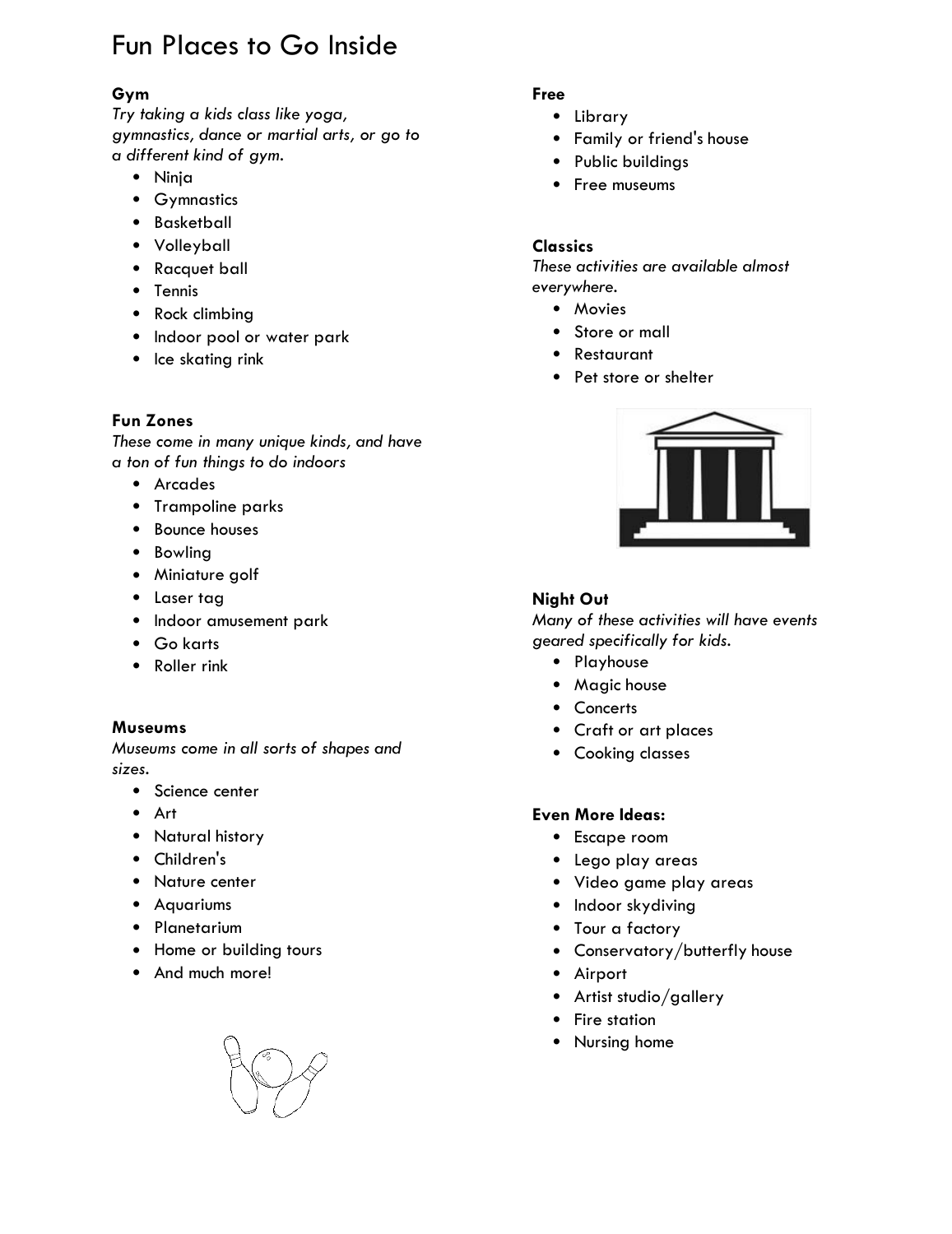# Games to Play with Friends

*There are tons of games to play with friends. To decided who goes first, try a round of rock paper scissor. There are far more games that I've listed, but here's some to start.* 

#### **Flexible Games**

These are fun games, mostly because there are so many ways to play. Try making up your own rules.

- Tag
- Hide and seek
- Obstacle course
- Races
- Relay races

#### **Card Games**

- War
- Crazy eights
- Slap
- Spoons
- Go fish

#### **Board Games**

- Chess or checkers
- Twister
- Pictionary

#### **Dice Games**

- Yahtzee
- Farkle

#### **Paper Games**

- Hangman
- Dots and boxes
- Tick tack toe

#### **More Ideas:**

- "Minute to Win It" games
- Scavenger hunts
- Twenty questions

#### **Pretend**

**Games** *Try using your imagination!*

- Dress-ups
- House
- Superhero
- Act out your favorite movie
- Cops and robbers

#### **Sports**

- Dodge Ball
- Kick ball
- Soccer
- Basketball
- Tramp games
- Jump rope
- Bowling



- Write nice notes
- Share
	- Toys
	- Food
	- Talents
	- Time
- Do something nice!
- Help with a chore

#### **Group Games**

- Charades
- Musical chairs
- Duck, Duck Goose
- Red Rover
- Ring around the Rosie
- Simon Says
- I Spy
- What time is it Mr. Wolf?
- Alphabet games
- Fox hunt

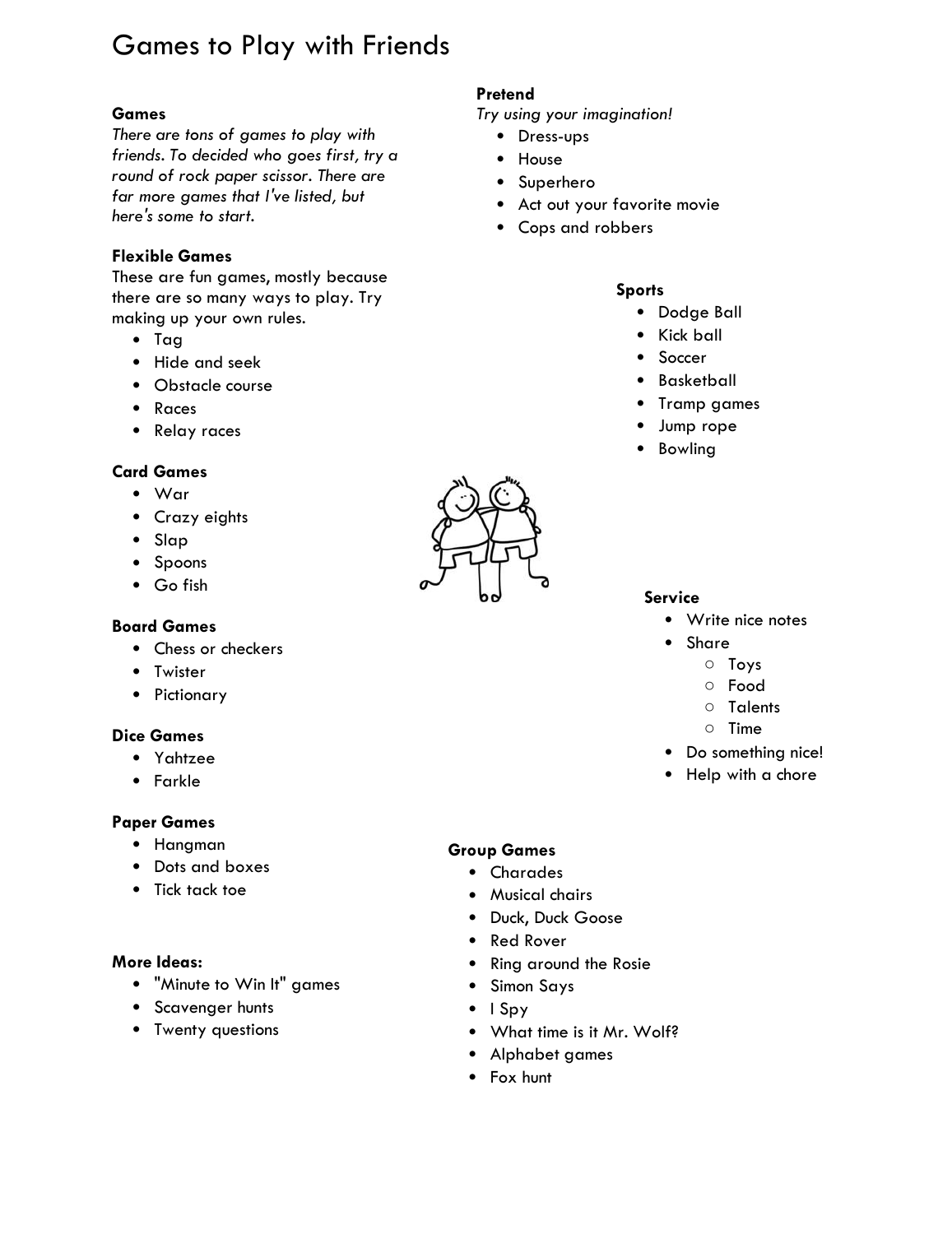# Exploring Outside

#### **Observe**

*Try going outside and just noticing what's out there!*

- Collected interesting things
- Watch the clouds or stars
- Dig for worms and bugs
- Watch birds or other animals

#### **Sports**

*Lots of sports are listed in other sections and most can be played outside.* 

#### **Travel**

*You can go to a specific destination or just around the block. Notice what you see while you out!* 

- Bikes
- Walks
- Hiking

#### **Just for Fun**

- Pretend play
- Swings or slide
- Forts, treehouses or playhouse
- Tramp
- Bubbles

#### **Garden**

*A garden is a great way to enjoy the outdoors.* 

- Plant seeds or transplants
- Pick some flowers
- Pull a few weeds
- Feel the grass
- Harvest produce
- Water a few plants
- Identify some plants

#### **Get messy**

- Mud kitchen
- Sandbox

#### **Notice the Seasons**

*The seasons are lots of fun, with different weather, activities and things to notice.* 

#### **Spring**

- Splash in puddles
- Dance in the rain
- Fly a kite
- Start a garden
- Pick flowers

#### **Summer**

- *Get we*t
	- Wading/swimming
	- Sprinklers
- Pop bottle rockets
- Eat a popsicle

#### **Fall**

- Rake the leaves
- Pick some apples or pumpkins

#### **Winter**

- Play in snow
	- Sled
	- Make a Snowman
	- Paint the snow
- Drink hot chocolate

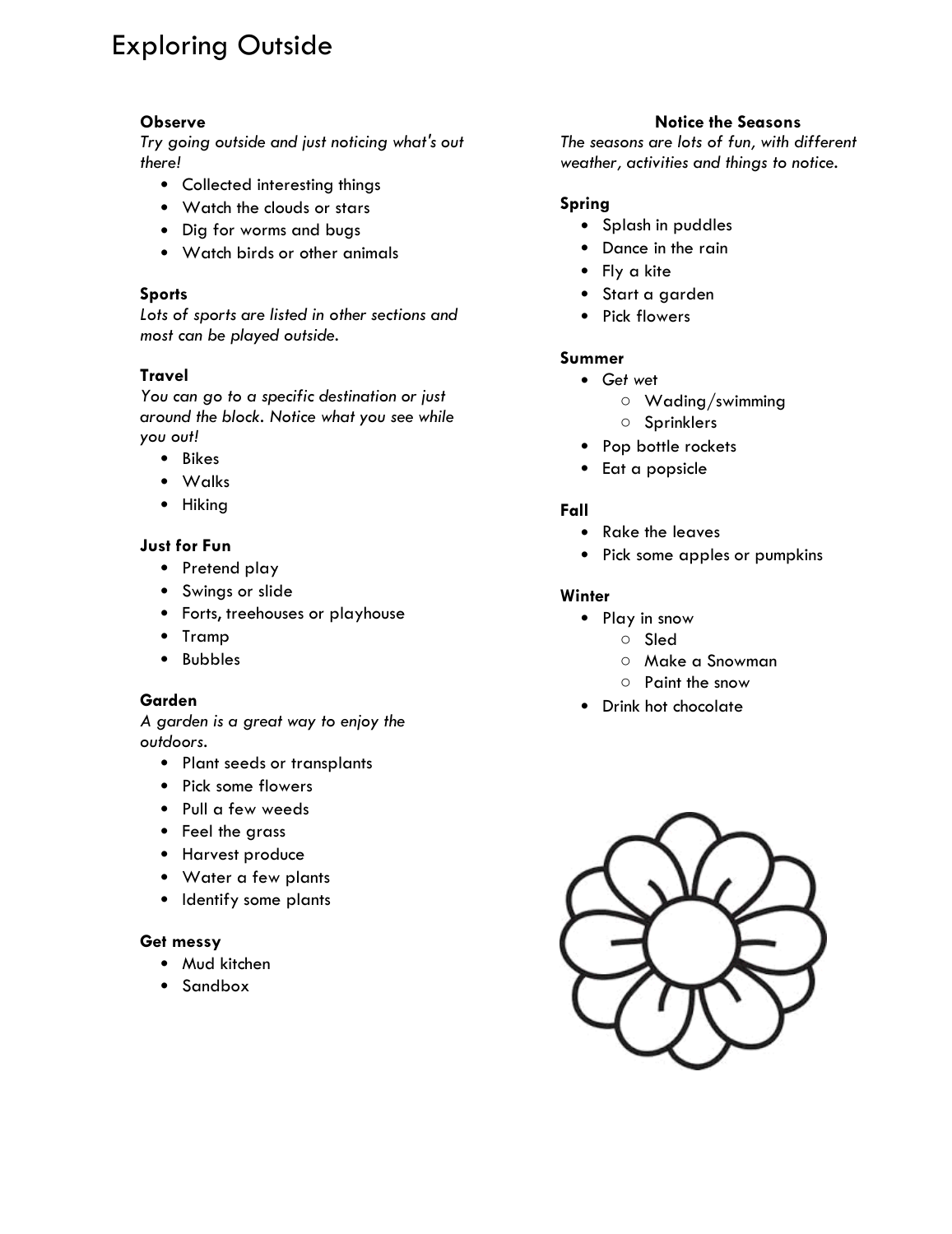# Learning For Fun

#### **Ways to Learn**

*Here's some tips to get started learning.*

- Check a book our from the library
- The Internet
	- Google, Wikipedia, YouTube
- Ask an adult or other expert
- Take a class
- Write a report or teach someone about it

#### **Social Studies**

- History
- Geography/maps

#### **Math**

- Sorting by color, shape, etc
- Numbers
- Measuring
- Money
- Counting, arithmetic
- Logic puzzles, math games

#### **Science**

- Human body, senses
- Chemistry
- Physics
- Cooking
- Botany/plants (try a microscope)
- Zoology/animals
- Earth systems
- Astronomy (try a telescope)

#### **Learn a new language**

#### **Careers**

- Engineering, building
- Coding
- Health care
- Beautician
- Carpenter, electrician, machinist

#### **Start a Business**

*Make extra money and learn about what goes into a business. Trying selling treats or crafts, teaching lessons or providing a service like mowing a lawn.* 

#### **Topics**

*These topics work well for younger kids, and to theme a bunch of activities together including books, crafts, activities and games.*

- Colors
- Shapes
- Nursery rhymes
- Animals
	- Pets, bugs, birds, farm, zoo, fish, amphibians/reptiles, small mammals
- Weather/Seasons
	- Rain, sun, snow
	- Fall, spring, summer, winter
- Holidays
	- O Christmas, Thanksgiving, Valentine's Day, St. Patrick's Day, Easter, 4th of July, Halloween
- Community
	- Mail
	- Dentist/doctors
	- Police/firefighters
	- Safety
	- Occupations
- Transportation
	- Cars/trucks
- Building/construction
- Home
- Opposites, things that go together
- Art
- Music and dance
- Circus
- Family
- Friends
- Outdoor
	- Camping
	- Garden
	- Flowers/plants
- Communication
- Feelings
- Body and health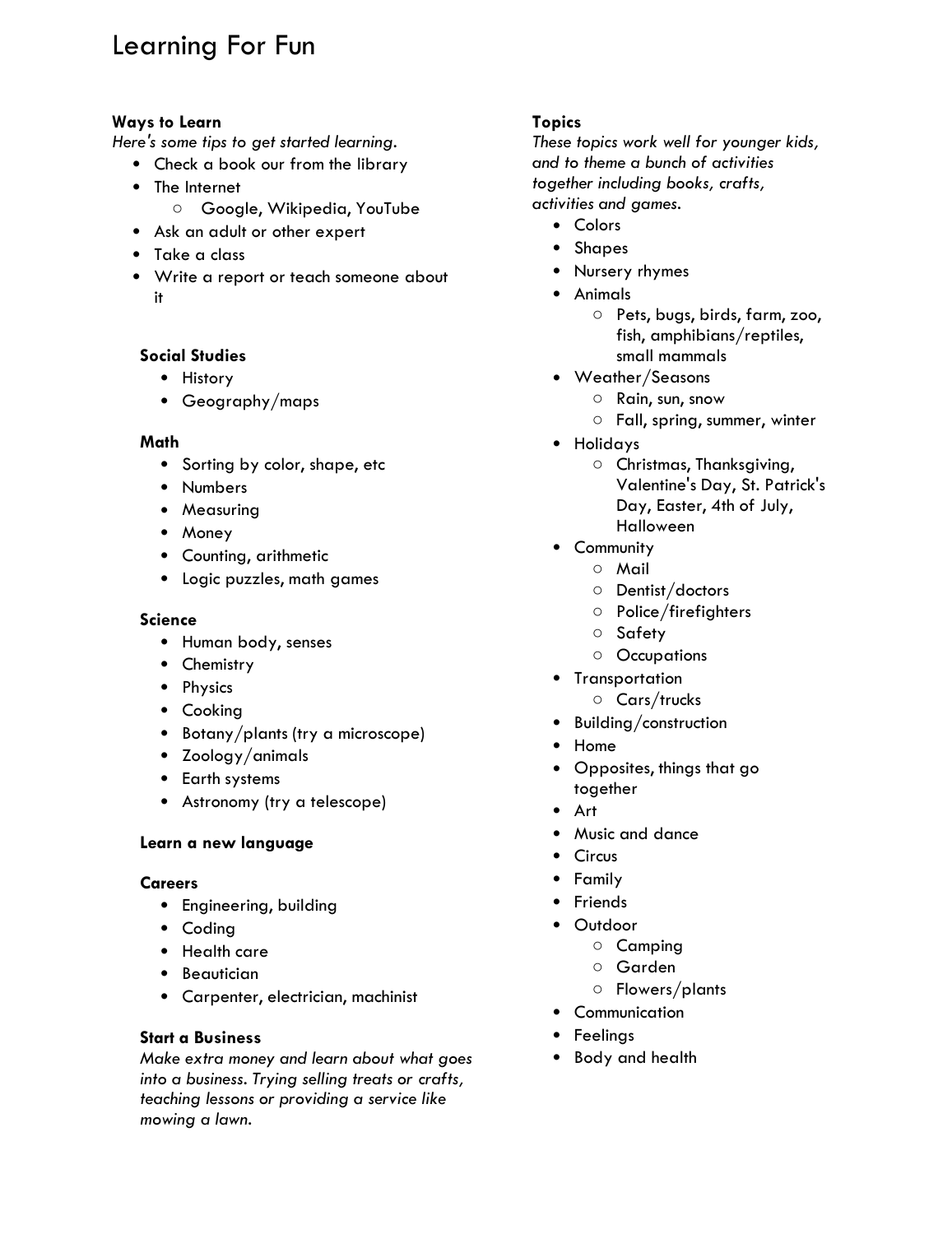# Arts and Crafts

### **Art**

*Art is open ended and the result is unique! Try learning to paint or draw with books, videos or classes, or just jump right in. Here are some good materials to start with.* 

- Markers
- Crayons, pastels
- Colored pencils
- Paint, tempura, watercolors
- Chalk, charcoal
- Water

#### **Mixed Media**

*Use a variety of materials to make new things*

- Cut, glue, fold
- Junk: paper rolls, egg cartons, bottles, cardboard
- Collages from about anything
- Contact paper

#### **Media**

*Use a camera, computer or tablet to create.* 

- Photography
- Videos
- 3-D models
- Digital art

#### **Sculpture**

- Clay
- Playdough
- Salt dough
- Carving (try starting with soap)
- Junk

#### **Crafts**

*Results in a tangible output with a purpose, easy to duplicate*

- Rubbings
- Prints and stamps
- Stencils, tracing
- Paper
	- Airplanes, origami
	- Paper crafts
- Building with toys
- Woodworking
- Jewelry
- Model building
- Soft Goods
	- Fabric, sew
	- Knitting, crochet
	- Start with some simple pompoms or finger crochet
- Food
	- Decorate cakes, creative snacks

#### **Color**

*Explore color by making color wheel, combining different colors, and creating swatches.* 

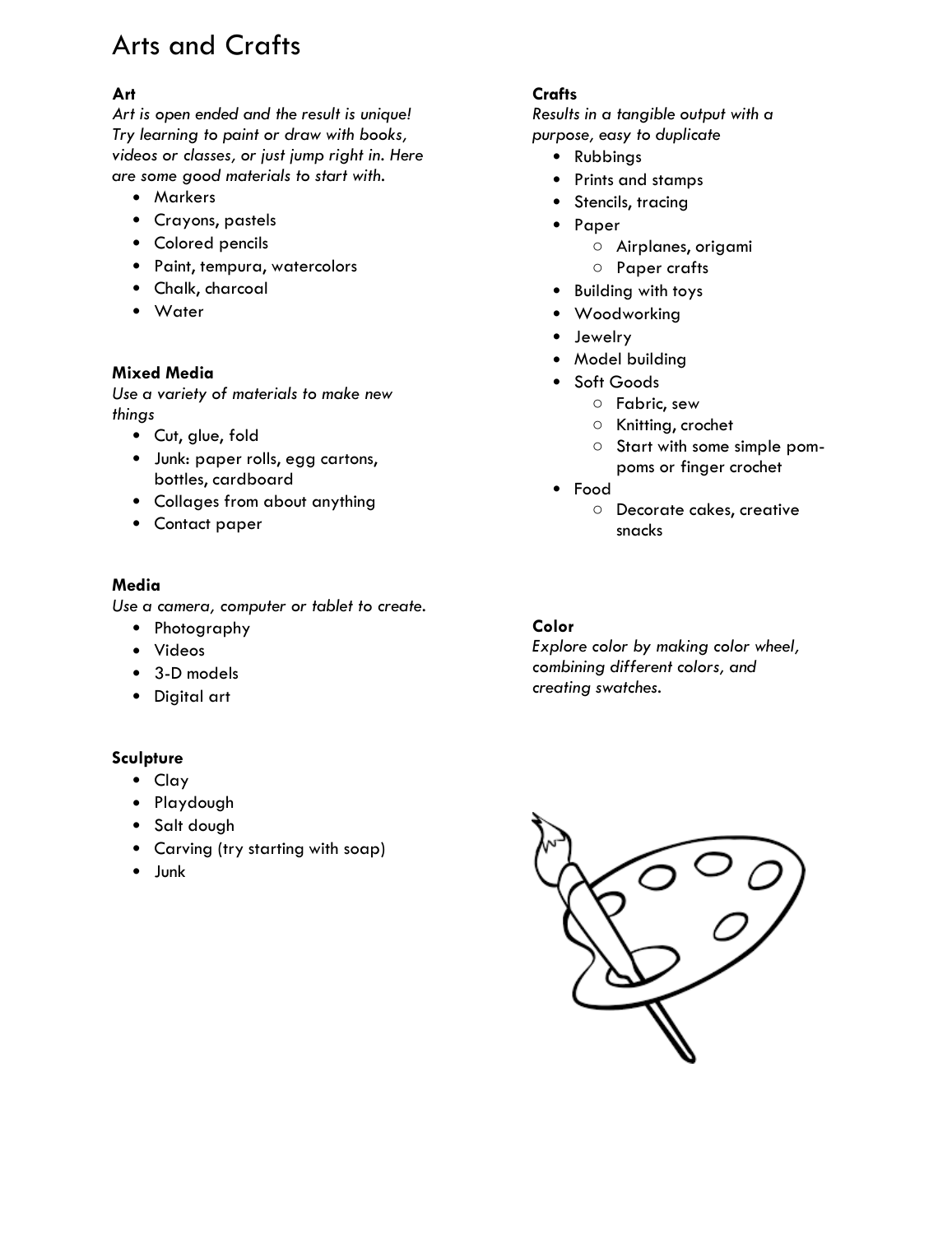# Exercise and Healthy Food

#### **Exercise**

*Exercise helps your heart and body to be healthy and strong.* 

- Running
- Walking
- Biking
- Jumping, jump rope
- Throwing, catching
- Obstacle courses
- Hopscotch
- Dancing
- Relay Races
- Sports
	- Soccer
	- Basketball
	- kick ball
	- Golf or disc golf,
	- Bocce ball
	- Croquet, kubb, Cornhole
	- Volleyball
	- Badminton
	- Flag or touch football
	- Racing
	- Gymnastics
- Types of exercise
	- Yoga
	- Circuit training
	- Aerobics
	- Martial arts

#### **Olympics**

*Create your own Olympics. Think of several different events, get a group together, and see who can win each event.* 

#### **Healthy Food**

- Learn the different food groups and identify foods you like in each one
- Cook an easy, healthy recipe for a snack
- Have a taste test of different foods, and be sure and try new ones
- Learn to bake bread
- Create your own signature:
	- Smoothie
	- Salad
	- Snack
	- Sandwich



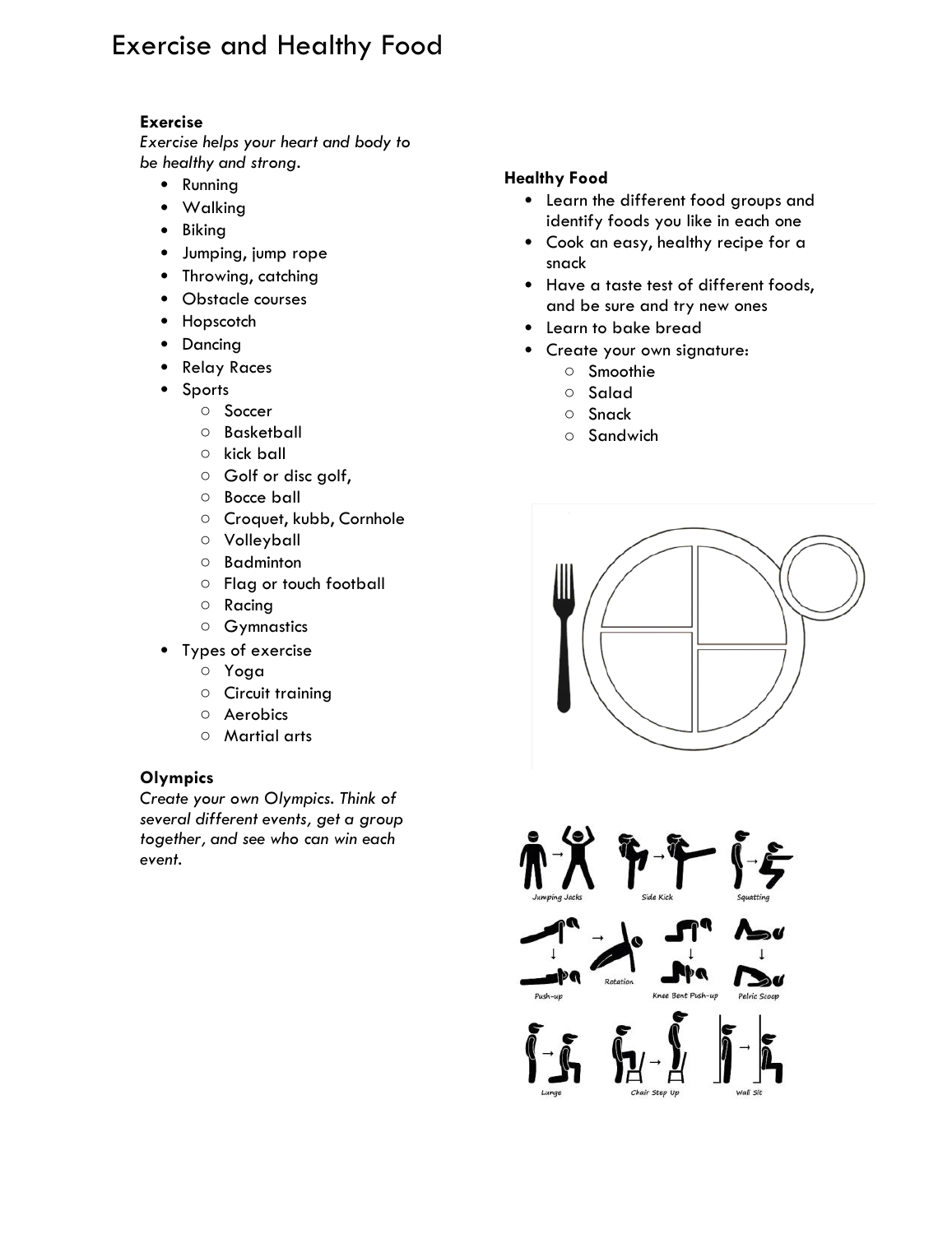### Music Time

#### **Listen to Music**

*Music is fun to listen to. Try listening to children's music, funny songs, and classical music in addition to more popular types of music.* 

#### **Dance**

*Dance along to the music! Learn how to dance through classes and videos, or just make it up as you go. Try freeze dancing and action songs.* 

#### **Sing**

*Learn the lyrics to your favorite song and sing along.*

#### **Action Songs and Fingerplays**

*These are simple rhymes and songs that you use your hands and body to act out.* 

- Itsy Bitsy Spider
- Wheels on the Bus
- Five Little Monkeys
- Five Green and Speckled Frogs
- Hokey Pokey
- Five Little Ducks
- Head Shoulders Knees and Toes
- Banana Song
- Ring around the Rosie
- London Bridge

#### **Learn an Instrument**

*Try starting with drums or shakers you make yourself. Here are some easy instruments to start learning:*

- Piano
- Ukulele
- Recorder/penny whistle
- Guitar

#### **Songs Every Kid Should Know**

- Wheels on the Bus
- Once There was a Snowman
- Mary Had a Little Lamb
- Twinkle Twinkle Little Star
- Alphabet Song
- Old MacDonald
- The Ants go Marching
- Who Took the Cookie?
- The Name Game
- I like to Eat Apples and Bananas

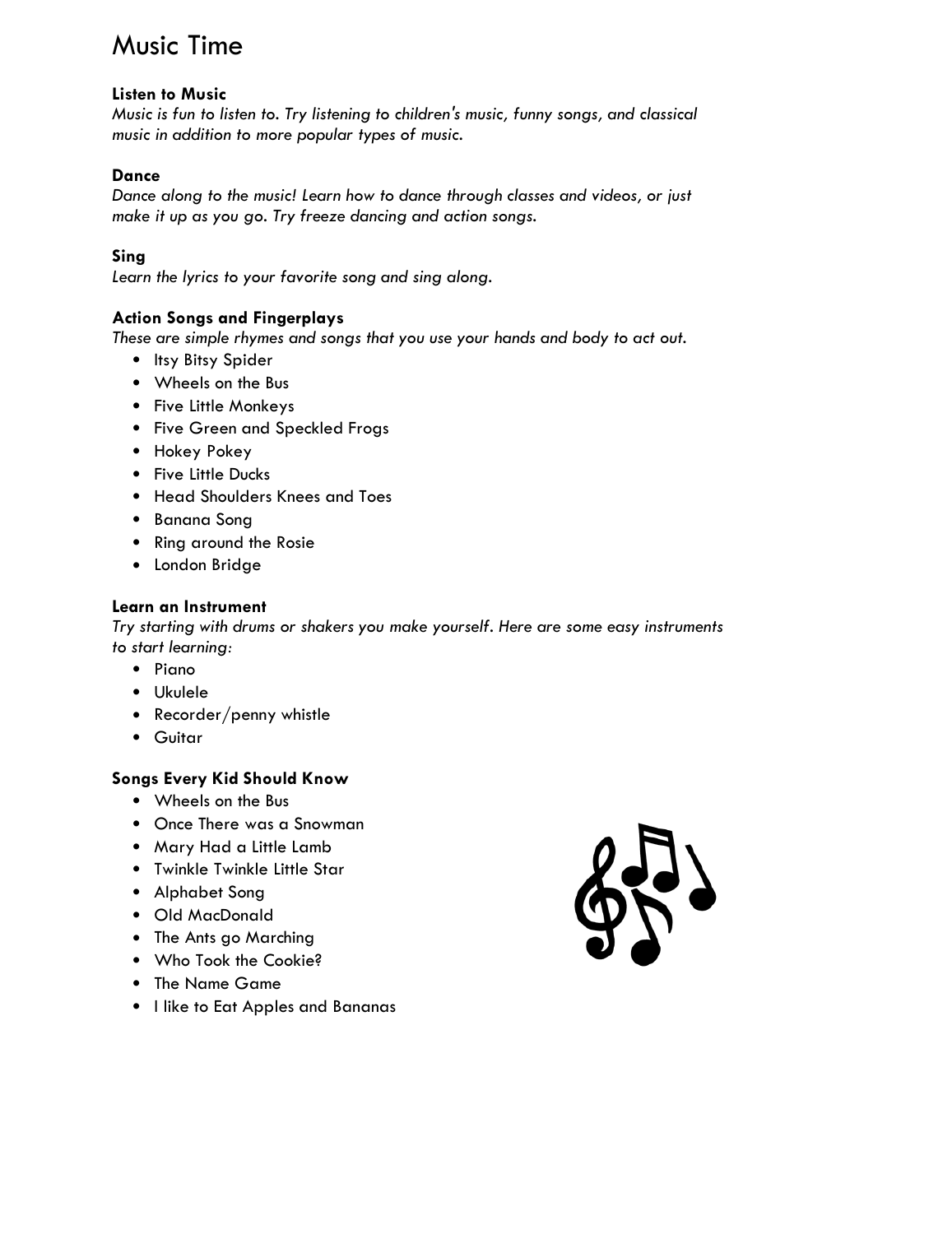# Reading and Writing

#### **Read**

*Reading is a great way to learn and have fun.* 

*Read a book about*

- Something you want to learn
- Something you know nothing about
- Something you know a lot about and want to learn more
- Something that scares you
- A place you want to visit
- Your favorite hobby
- Things to do

*Read a book that is*

- Your current favorite
- An old favorite
- Written by the same author as some of your favorite books
- In a different genre than you normally do
- Classic book that lots of people read
- Written long ago
- A new book
- A book or poetry
- One you read a long time ago and forgot

#### **Genres**

*Non-fiction*

- Biography
- Self-help
- Health
- Travel
- **Religion**
- **Science**
- **History**
- Math
- Art
- Cookbooks

#### *Fiction*

- Picture books
- Chapter books
- Science fiction
- Action and adventure
- Romance
- Mystery
- Drama
- Horror
- Humor
- Poetry
- Comics
- Fantasy
- Fables and folktales
- Classics
- Historical fiction

### **Telling a Story**

*Telling stories is fun and important, try:*

- Telling something sad or funny that happened to you
- Retell a story that happened to someone else
- Retell or act out a book your read
	- o Try using puppets, toys, or costumes
- Create your own story

#### **Writing**

*After you get good at telling stories, start writing them down*

- Write instructions to do something you are good at
- Write a book report
- Write a story you made up
- Keep a diary or journal and write about what happens to you in your life
- Draw pictures to go along with your story
- Write a poem

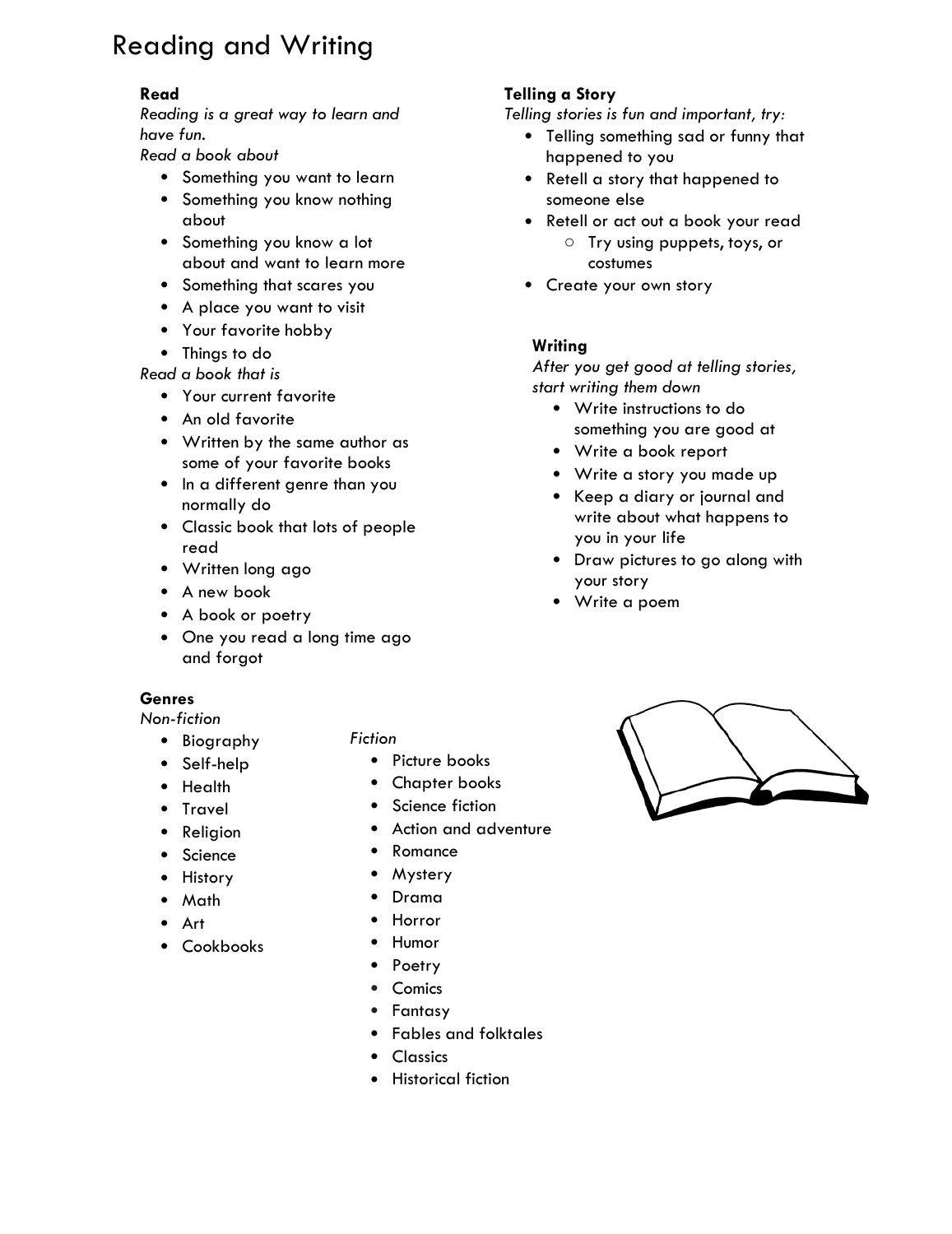### Imagination and Play

*The only rules about play are to have fun and be nice.* 

#### **Toys Worth Having**

- Building
	- Blocks
	- Legos
	- Train tracks
- Puzzles
- Board and card games
- Dress up toys
- Hot wheels
- Dolls
- Stuffed animals
- Puppets

#### **Rube Goldberg Machine**

*This is something that takes a lot of steps to do something simple. Try starting with domino toppling and adding on to create your own.*

#### **Race Toys**

*Compete your toys against each other Find the fastest car, bounciest ball or biggest block*

#### **Building Adventure**

*Create your own small town, zoo, fairy tale, farm, super hero lair, or whatever you can imagine.*

Build a tall building, zoo, spaceship, fort or more!

#### **Pretend Play**

Use your toys, or become something yourself

- Animals
- House
- Puppet Shows
- Create a story
- Pretend store or restaurant
- Play kitchen

#### **Messy Play**

**Small Worlds**

- Playdough or clay
- Bubbles, water and soap
- Goop/slim/gack
- Water beads
- Colored rice, pasta, or other dry goods

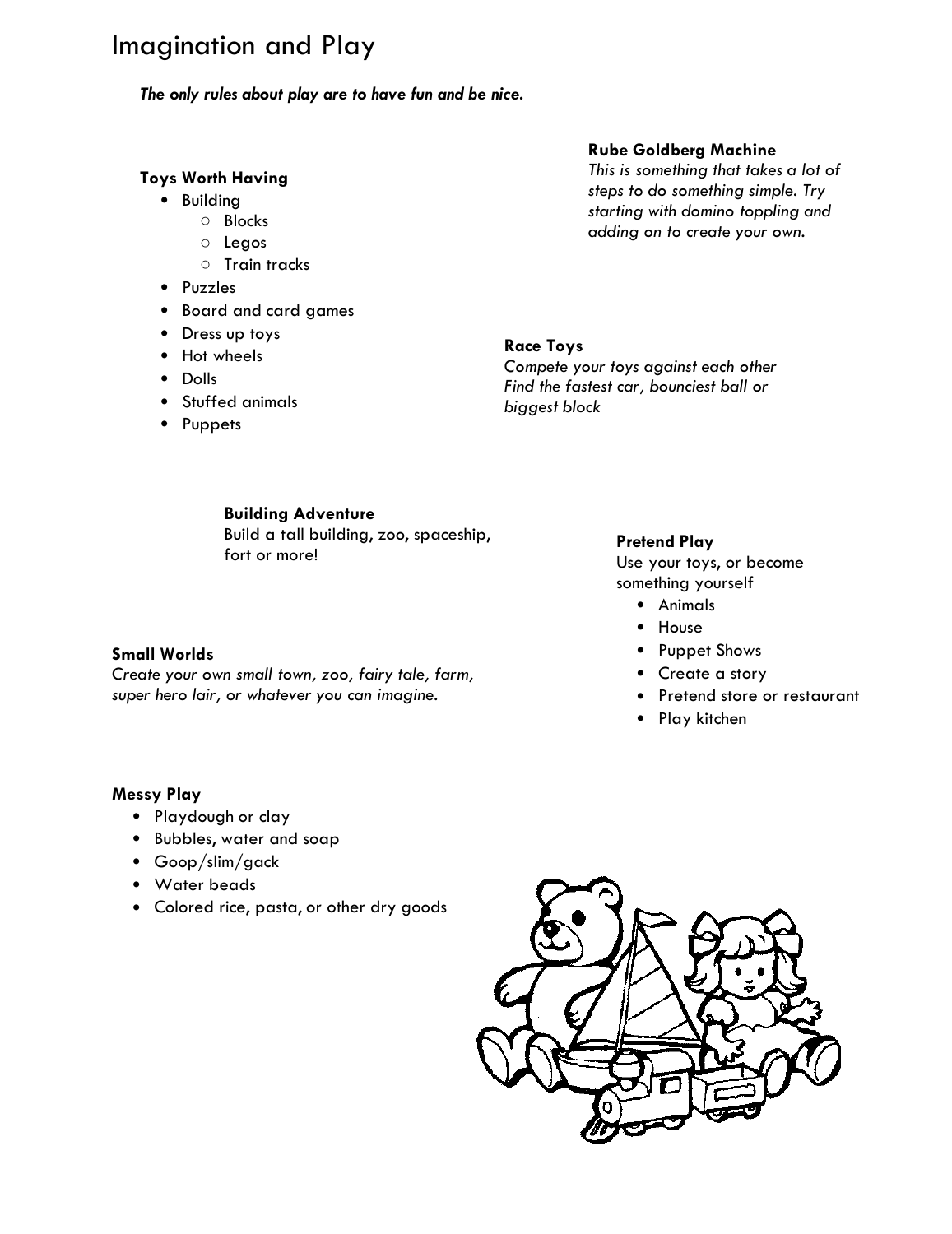# More Activities and Hobbies

#### **Collections**

*Start a collection of games, toy, stuffed animals, coins, books, models*

#### **Hobbies and Classes**

*Get good at something that you love, and do it a lot. Here are some ideas.*

#### **Sports**

- Basketball
- Baseball/softball
- Soccer
- Swimming
- Running
- Martial arts
- Skateboarding
- Dance
- Gymnastics
- Football
- Volleyball
- Lacrosse
- Skiing/snowboarding
- Archery
- Cycling
- Golf
- Tennis
- Wrestling
- Climbing
- Bowling

#### **Fine Arts**

- Choir
- Art
- Drama
- Music lessons
- Pottery
- Quilting

#### **Other Ideas**

- Robotics
- Nature
- Fishing
- Bird-Watching
- Geocaching
- Magic tricks
- Keeping pets

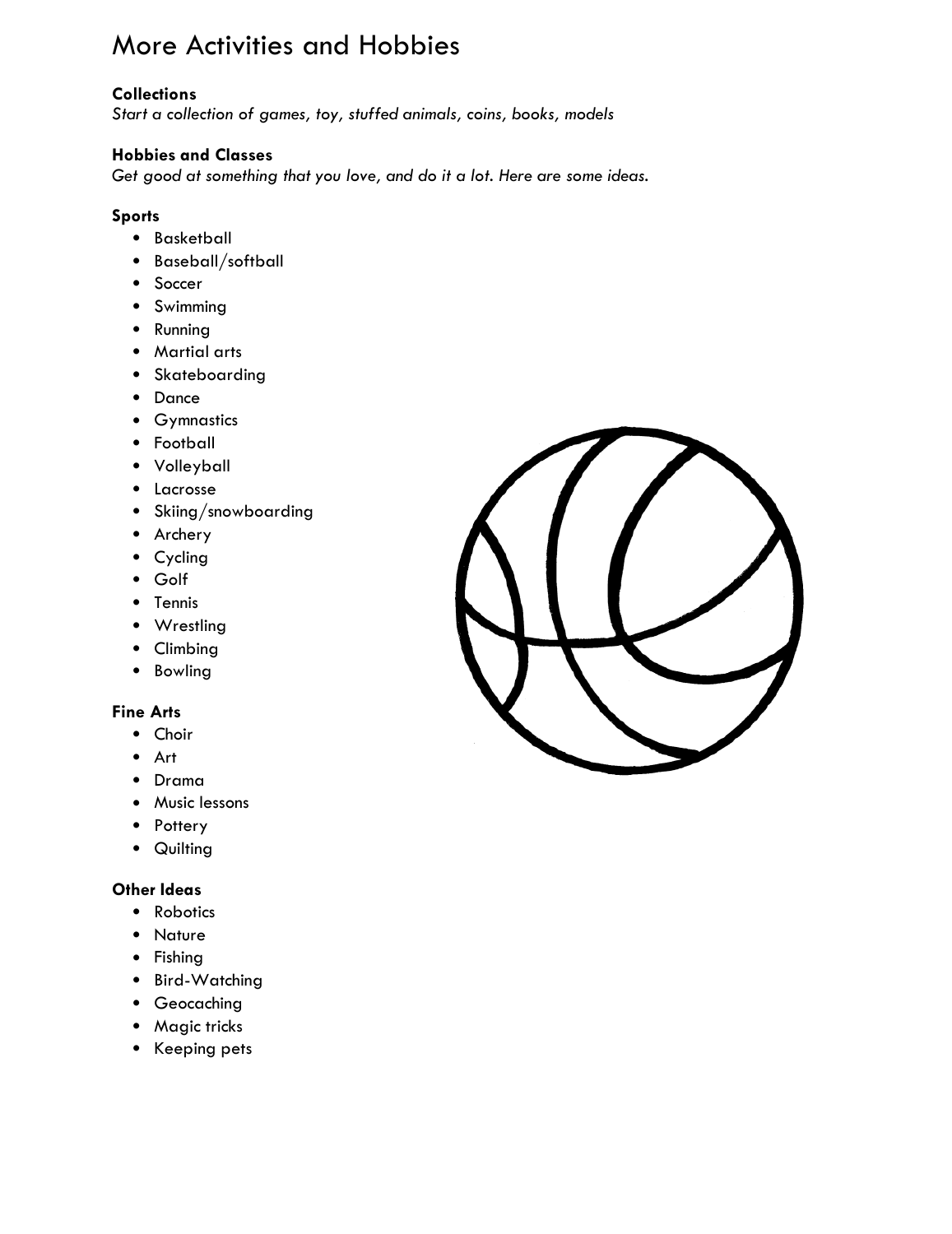# The Dark Zone

*The dark zone refers to anything on a screen. This can be TV, video games, phones and the computer. My guess is you don't need much guidance on what to do, but here's some fun ideas to use your time better on the screen.* 

### **TV**

Watch educational shows like documentaries

#### **Phone or Tablet**

Try doing apps with mind puzzles

#### **Computer**

Here are some good websites to try out

- PBS Kids
- Go Noodle
- Khan Academy
- National Geographic Kids
- Fun Brain

#### **Keeping Safe Online**

- Never share your name or address with anyone online
- If you see anything that makes you feel bad, tell your parent or other adult
- Never do or say anything online that you wouldn't do in person in front of your parents.
- Use a filter that blocks out inappropriate content
- Don't stay on forever: set and timer and get off when it rings

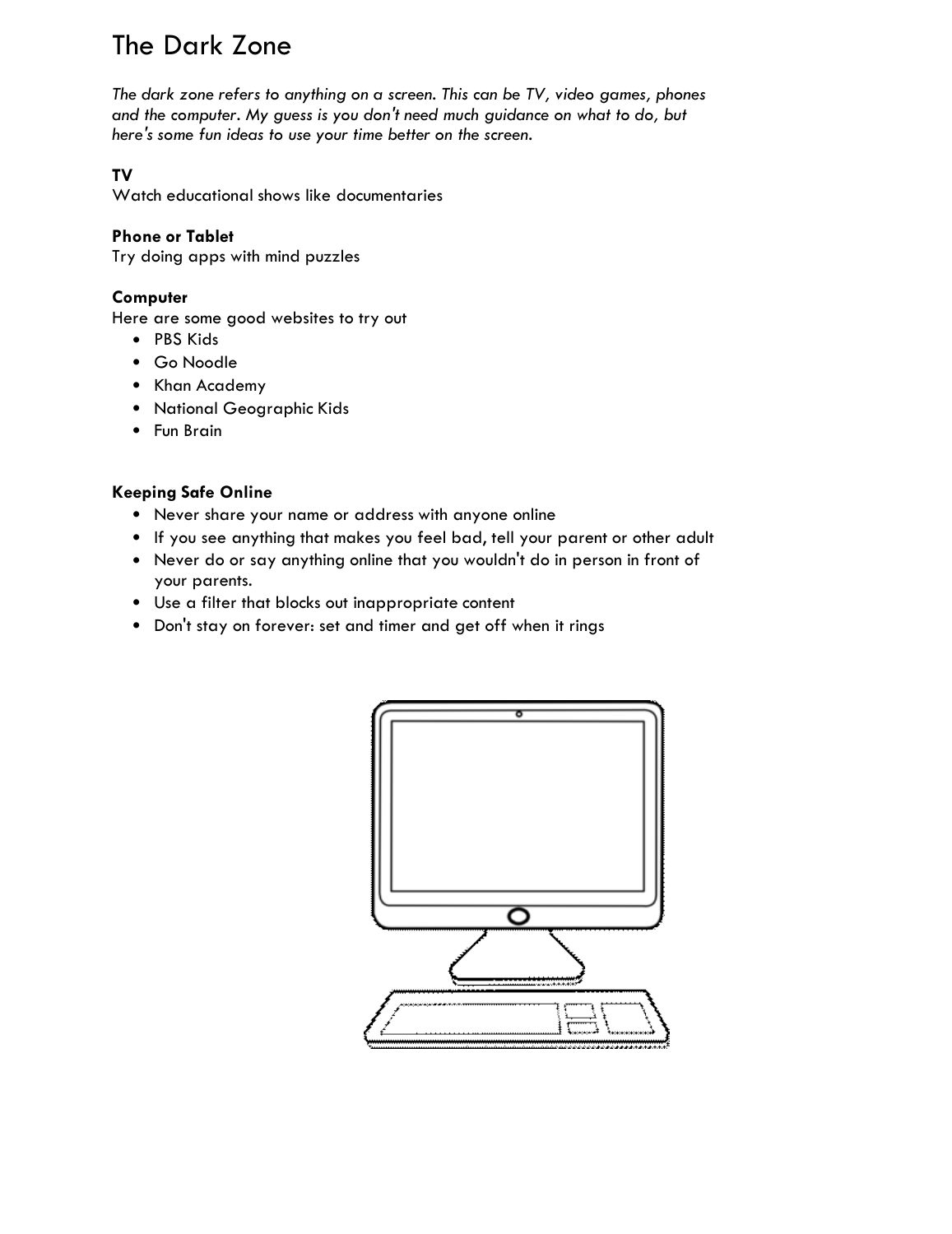# Values to teach children

- Communication
- Honesty
- Goals, hard work
- Confidence
- Gratitude
- Respect
- Obedience
- Responsibility
- Rules/decision
- Trying new things
- Emotions
- Expressing feelings
- Kindness, manners
- Talking/listening: conversation
- Order/cleanliness
- Curiosity, creativity
- Questions
- Spontaneous delight
- Pretend/imagine
- Fun
- Family security, Love
- Uniqueness, similarities and difference
- Unity
- Joy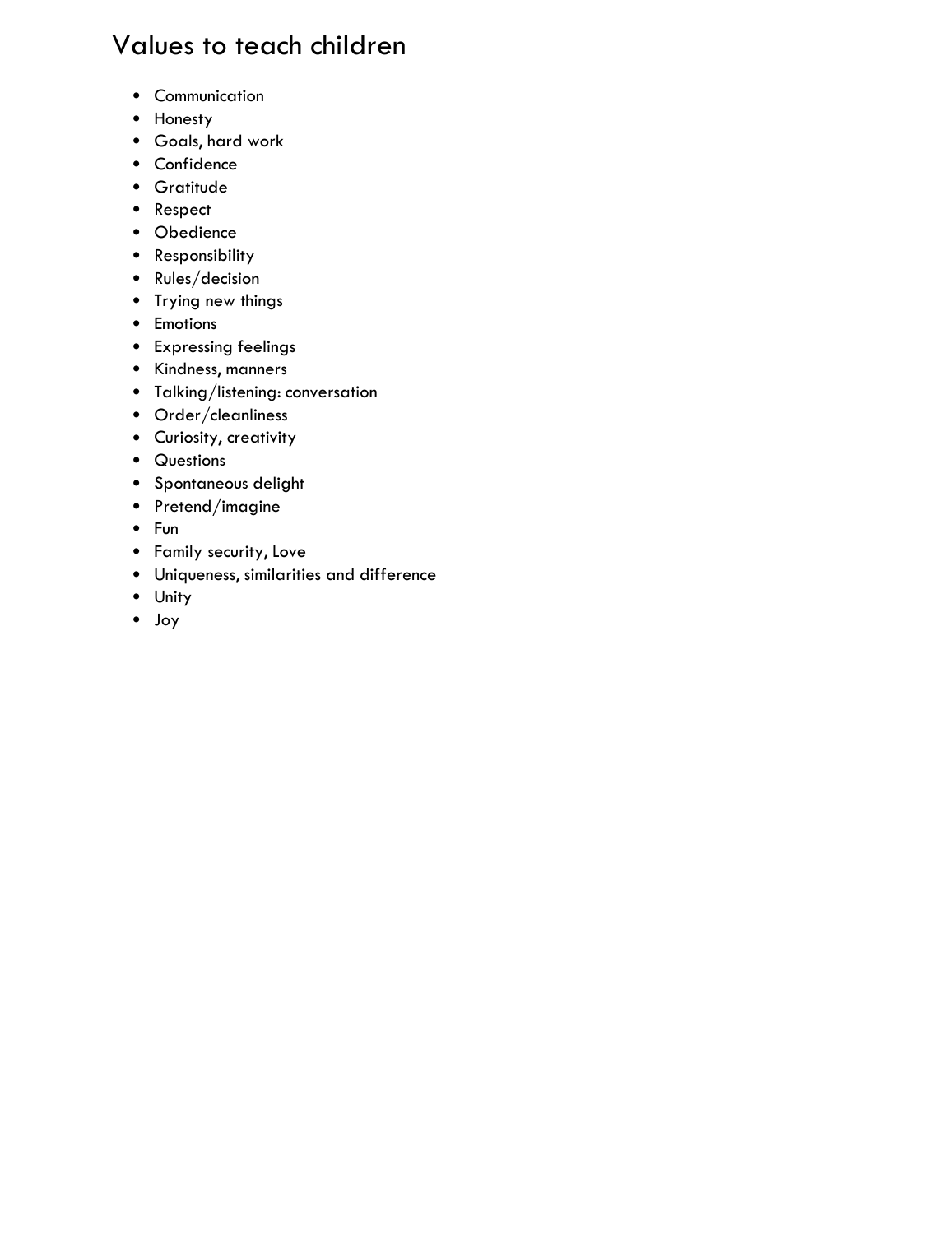# Appendix: Rules to Games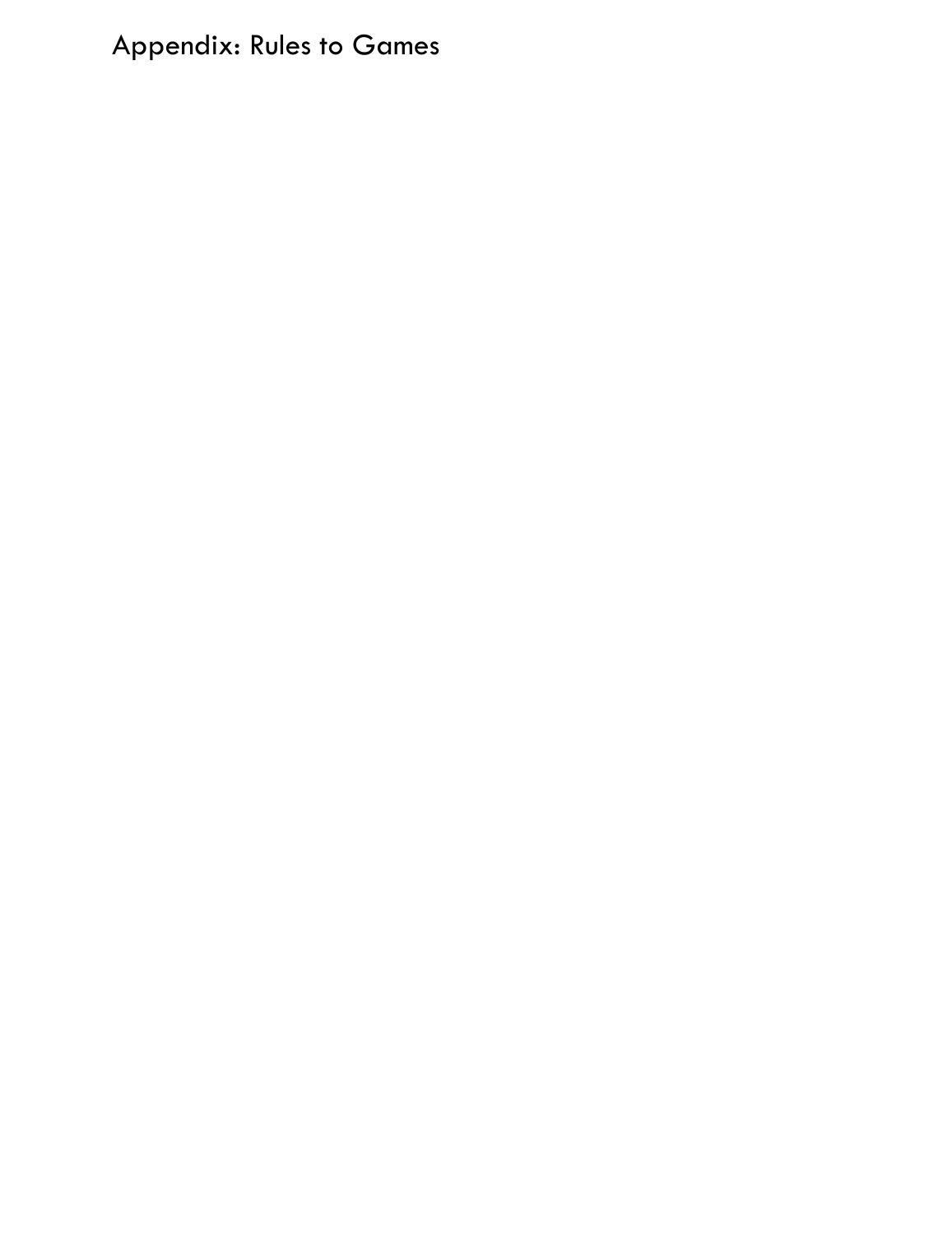# Appendix: Recipes